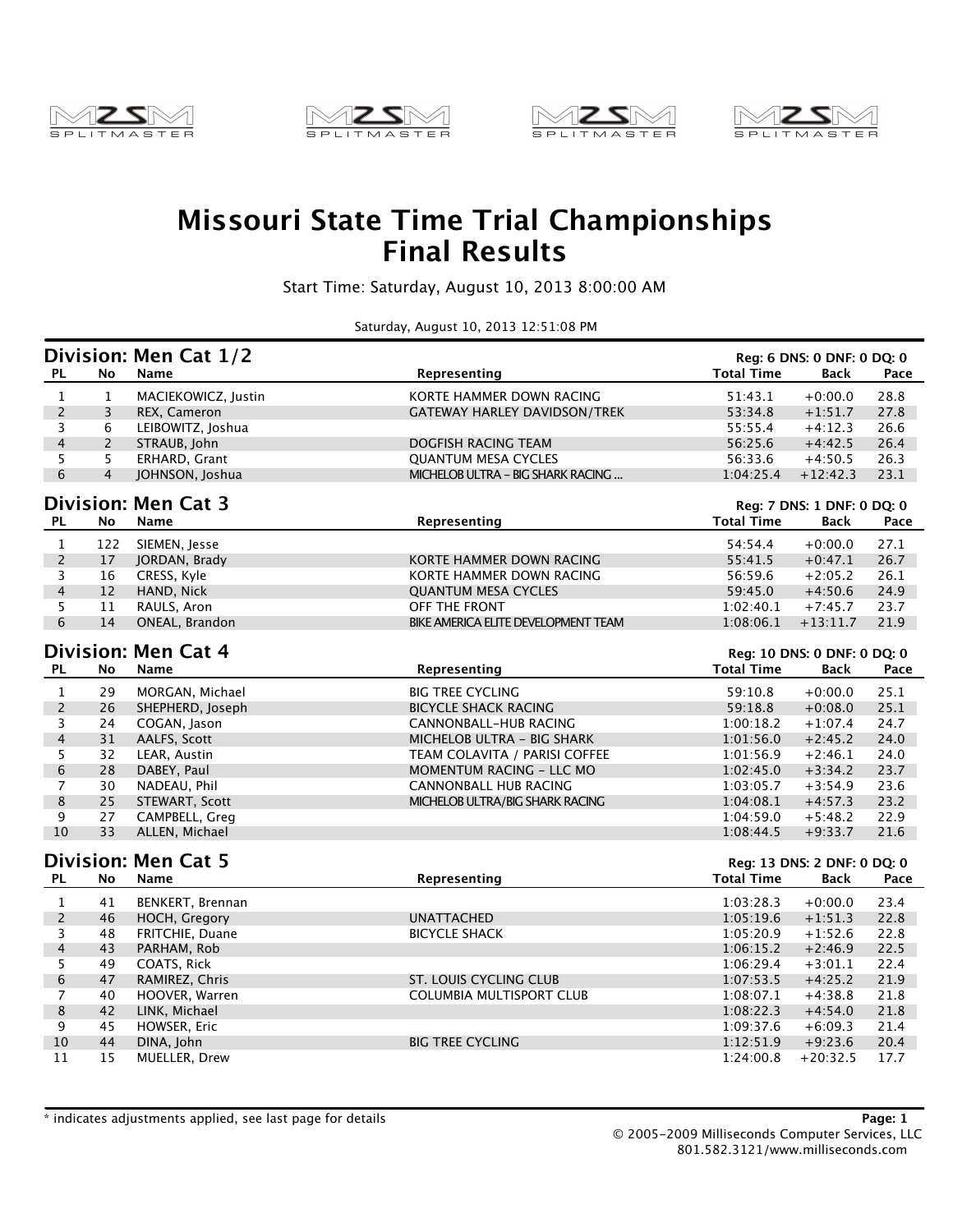## **Missouri State Time Trial Championships**

|                                |            | Division: Men Masters 35-39           |                                   |                        | Reg: 2 DNS: 0 DNF: 0 DQ: 0         |              |
|--------------------------------|------------|---------------------------------------|-----------------------------------|------------------------|------------------------------------|--------------|
| PL                             | No         | <b>Name</b>                           | Representing                      | <b>Total Time</b>      | Back                               | Pace         |
| $\mathbf{1}$                   | 53         | VERRY, Christian                      | <b>VELO FORCE</b>                 | 59:08.2                | $+0:00.0$                          | 25.2         |
| $\overline{2}$                 | 54         | KIRK, Andrew                          |                                   | 1:02:12.7              | $+3:04.5$                          | 23.9         |
|                                |            | Division: Men Masters 40-44           |                                   |                        |                                    |              |
| <b>PL</b>                      | No         | Name                                  | Representing                      | <b>Total Time</b>      | Reg: 5 DNS: 0 DNF: 0 DQ: 0<br>Back | Pace         |
| $\mathbf{1}$                   | 57         | MURAWSKI, Mark                        | <b>GATEWAY CYCLING</b>            | 55:28.7                | $+0:00.0$                          | 26.8         |
| $\overline{2}$                 | 60         | BRADLEY, Brian                        | <b>MERCY-KUAT</b>                 | 58:18.9                | $+2:50.2$                          | 25.5         |
| 3                              | 61         | MASON, Jack                           | POWER PARTNERS RACING TEAM        | 59:31.9                | $+4:03.2$                          | 25.0         |
| $\overline{4}$                 | 58         | KOSCIELSKI, Dennis                    | DOGFISH RACING TEAM               | 1:00:20.5              | $+4:51.8$                          | 24.7         |
| 5                              | 59         | SMITH, Matt                           | <b>SEMO TRI TEAM</b>              | 1:14:42.6              | $+19:13.9$                         | 19.9         |
|                                |            | Division: Men Masters 45-49           |                                   |                        | Reg: 5 DNS: 0 DNF: 0 DQ: 0         |              |
| <b>PL</b>                      | No         | Name                                  | Representing                      | <b>Total Time</b>      | Back                               | Pace         |
| $\mathbf{1}$                   | 69         | SMITH, Tracy                          |                                   | 59:55.8                | $+0:00.0$                          | 24.8         |
| $\overline{2}$                 | 67         | LANDES, Rob                           | KORTE HAMMER DOWN RACING          | 1:00:33.8              | $+0.38.0$                          | 24.6         |
| 3                              | 68         | WATHKE, Steven                        | <b>POWER PARTNERS</b>             | 1:01:47.1              | $+1:51.3$                          | 24.1         |
| 4                              | 65         | DEBLASI, Vince                        | MICHELOB/ULTRA - BIG SHARK        | 1:02:52.2              | $+2:56.4$                          | 23.7         |
| 5                              | 66         | ROLFES, Ron                           |                                   | 1:16:43.8              | $+16:48.0$                         | 19.4         |
|                                |            | Division: Men Masters 50-54           |                                   |                        | Reg: 6 DNS: 0 DNF: 0 DQ: 0         |              |
| <b>PL</b>                      | No         | Name                                  | Representing                      | <b>Total Time</b>      | Back                               | Pace         |
| $\mathbf{1}$                   | 73         | REECE, Lewis                          | MICHELOB ULTRA-BIG SHARK RACING   | 58:05.8                | $+0:00.0$                          | 25.6         |
| $\overline{c}$                 | 74         | KEIRE, David                          | <b>VELO FORCE</b>                 | 59:39.2                | $+1:33.4$                          | 24.9         |
| 3                              | 72         | SIMON, Benjamin                       | <b>BICYCLE SHACK RACING</b>       | 1:00:52.6              | $+2:46.8$                          | 24.4         |
| $\overline{4}$                 | 77         | HUDDLESTON, Richard                   | <b>BIG SHARK RACING</b>           | 1:03:59.4              | $+5:53.6$                          | 23.2         |
| 5                              | 75         | PRATT, Todd                           |                                   | 1:12:03.8              | $+13:58.0$                         | 20.6         |
| 6                              | 76         | YOUNG, R. Brent                       |                                   | 1:15:05.6              | $+16:59.8$                         | 19.8         |
|                                |            |                                       |                                   |                        |                                    |              |
|                                |            | Division: Men Masters 55-59           |                                   |                        | Reg: 6 DNS: 1 DNF: 0 DQ: 0         |              |
| <b>PL</b>                      | No         | Name                                  | Representing                      | <b>Total Time</b>      | Back                               | Pace         |
| $\mathbf{1}$                   | 81         | PERRY, Tim                            | TEAM COLVIN/ VANTAGE MULTISPORT   | 57:09.4                | $+0:00.0$                          | 26.0         |
| $\overline{2}$                 | 79         | SIFFERMAN, Scott                      | <b>OZARK CYCLING CLUB</b>         | 58:26.7                | $+1:17.3$                          | 25.5         |
| 3                              | 84         | GOWLER, Mark                          |                                   | 58:32.8                | $+1:23.4$                          | 25.4         |
| $\overline{4}$                 | 83         | <b>AUCHTERLONIE, Steve</b>            |                                   | 1:01:41.1              | $+4:31.7$                          | 24.1         |
| 5                              | 82         | PRATL, Michael                        | OFF THE FRONT                     | 1:07:54.0              | $+10:44.6$                         | 21.9         |
|                                |            | <b>Division: Merckx Men</b>           |                                   |                        | Reg: 14 DNS: 0 DNF: 0 DQ: 0        |              |
| <b>PL</b>                      | No         | <b>Name</b>                           | Representing                      | <b>Total Time</b>      | Back                               | Pace         |
| $\mathbf{1}$                   | 89         | GILLANDERS, William                   | <b>VELO FORCE</b>                 | 1:03:10.4              | $+0:00.0$                          | 23.6         |
| 2                              | 85         | HUDSON, Chris                         | POWER PARTNERS                    | 1:03:46.7              | +0:36.3                            | 23.3         |
| 3                              | 91         | <b>BROCKET, Jp</b>                    | <b>ETHOS RACING</b>               | 1:04:06.0              | $+0:55.6$                          | 23.2         |
| 4                              | 93         | CUTLER, Robin                         | <b>VELO FORCE</b>                 | 1:05:11.6              | $+2:01.2$                          | 22.8         |
| 5                              | 88         | SMITH, Aaron                          | RESPECT THE RIDE FOUNDATION       | 1:05:22.3              | $+2:11.9$                          | 22.8         |
| 6                              | 90         | OZENBERGER, Jason                     | WALTS BIKE SHOP/TALLGRASS BREWING | 1:05:41.2              | $+2:30.8$                          | 22.6         |
| $\overline{7}$                 | 95         | WEISS, Mike                           | <b>BIG SHARK RACING</b>           | 1:06:47.7              | $+3:37.3$                          | 22.3         |
| 8                              | 92         | BOCKTING, Benji                       | <b>KHDR</b>                       | 1:06:58.5              | $+3:48.1$                          | 22.2         |
| 9<br>10                        | 96<br>87   | JACOBSON, Paul<br>BILYEU, Halleck     |                                   | 1:07:28.2<br>1:10:30.6 | $+4:17.8$<br>$+7:20.2$             | 22.1<br>21.1 |
| 11                             | 97         | JACOBSON, Harold                      |                                   | 1:11:08.0              | $+7:57.6$                          | 20.9         |
| 12                             | 100        | BRUCE, Jerry                          |                                   | 1:14:34.4              | $+11:24.0$                         | 19.9         |
| 13                             | 86         | <b>BRINKER, Tom</b>                   | <b>BIG TREE CYCLING</b>           | 1:16:13.7              | $+13:03.3$                         | 19.5         |
| 14                             | 94         | DEZEGO, Adam                          |                                   | 1:22:54.5              | $+19:44.1$                         | 17.9         |
|                                |            |                                       |                                   |                        |                                    |              |
| <b>PL</b>                      | No         | Division: Men Masters 60-69<br>Name   | Representing                      | <b>Total Time</b>      | Reg: 7 DNS: 1 DNF: 0 DQ: 0<br>Back | Pace         |
|                                |            |                                       |                                   |                        |                                    |              |
| $\mathbf{1}$<br>$\overline{2}$ | 126<br>131 | RICE, Bernell<br>ZOUMARAS, Thomas     | <b>BIG SHARK RACING</b>           | 30:40.3<br>32:07.4     | $+0:00.0$<br>$+1:27.1$             | 24.3<br>23.2 |
| 3                              |            |                                       |                                   |                        |                                    |              |
|                                |            |                                       |                                   |                        |                                    |              |
| 4                              | 129<br>127 | EYLER, Glenn<br>SCHLUMPBERGER, Robert | TEAM SHO-AIR INDEPENDENCE, MO     | 32:18.9<br>32:41.8     | $+1:38.6$<br>$+2:01.5$             | 23.0<br>22.8 |

\* indicates adjustments applied, see last page for details **Page: 2**

© 2005-2009 Milliseconds Computer Services, LLC 801.582.3121/www.milliseconds.com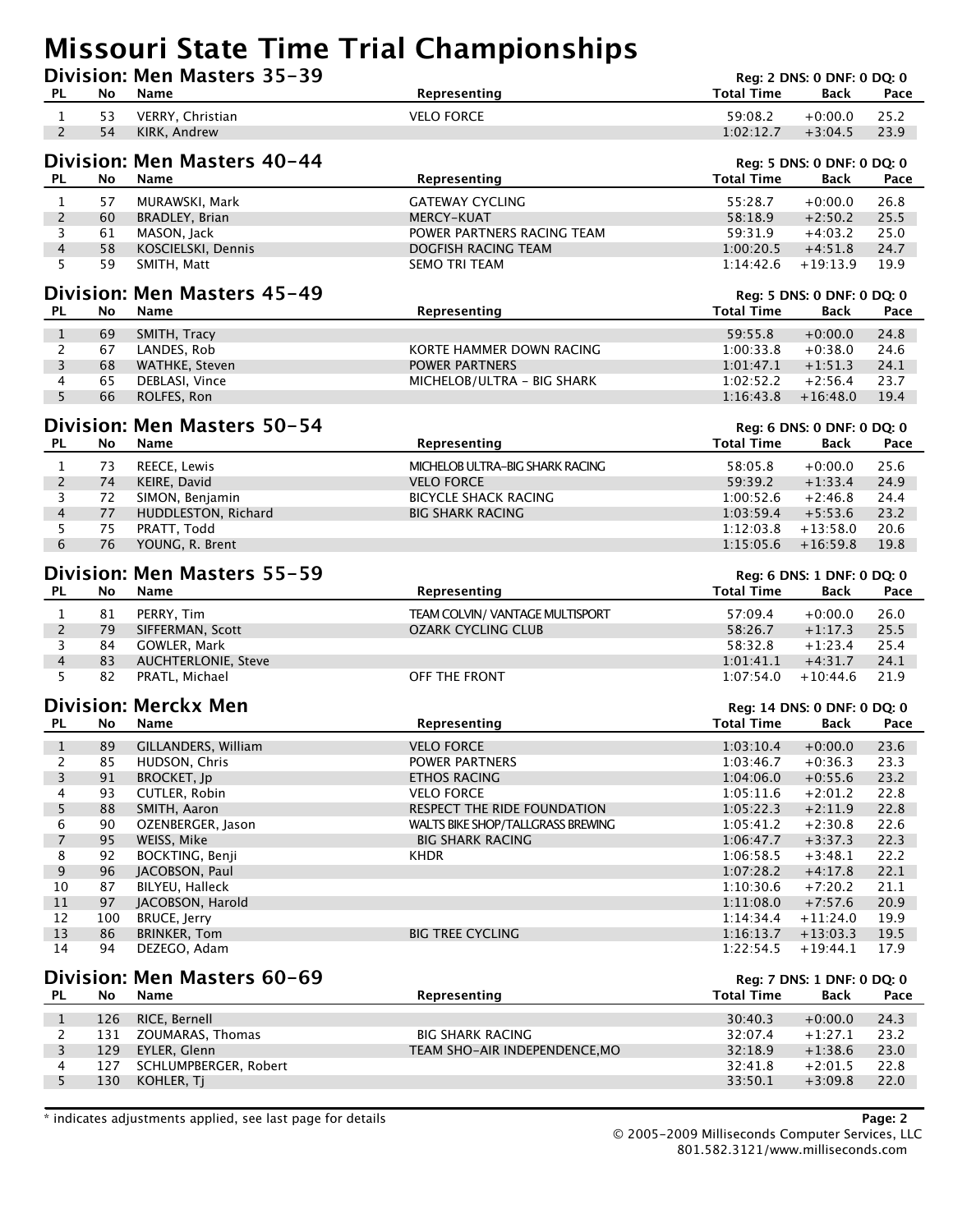## **Missouri State Time Trial Championships**

| <b>PL</b>                      | No  | Division: Men Masters 60-69 Continued<br>Name | Representing                              | <b>Total Time</b> | Reg: 7 DNS: 1 DNF: 0 DQ: 0<br>Back        | Pace         |
|--------------------------------|-----|-----------------------------------------------|-------------------------------------------|-------------------|-------------------------------------------|--------------|
| 6                              | 128 | THOMPSON, Norman                              | <b>SEMO TRI-TEAM</b>                      | 37:11.3           | $+6:31.0$                                 | 20.0         |
|                                |     |                                               |                                           |                   |                                           |              |
| <b>PL</b>                      | No  | Division: Men Masters 70+<br>Name             | Representing                              | <b>Total Time</b> | Reg: 2 DNS: 0 DNF: 0 DQ: 0<br><b>Back</b> | Pace         |
|                                | 133 |                                               | <b>BIG DOGS</b>                           | 32:26.1           |                                           |              |
| $\mathbf{1}$<br>$\overline{2}$ | 134 | EARP, William<br>BLACK, Joseph                | OFF THE FRONT                             | 33:45.0           | $+0:00.0$<br>$+1:18.9$                    | 22.9<br>22.0 |
|                                |     | Division: Junior Men 10-12                    |                                           |                   | Reg: 1 DNS: 0 DNF: 0 DQ: 0                |              |
| <b>PL</b>                      | No  | Name                                          | Representing                              | <b>Total Time</b> | Back                                      | Pace         |
| $\mathbf{1}$                   | 137 | GOMES, Nicholas                               | <b>BIG SHARK</b>                          | 54:11.1           | $+0:00.0$                                 | 13.7         |
| PL.                            | No  | Division: Junior Men 13-14<br>Name            | Representing                              | <b>Total Time</b> | Reg: 2 DNS: 0 DNF: 0 DQ: 0<br>Back        | Pace         |
|                                | 138 |                                               |                                           | 36:10.6           |                                           | 20.6         |
| $\mathbf{1}$<br>$\overline{2}$ | 139 | POWELL, Parker<br>YOUNG, Brandon              | <b>QUANTUM MESA CYCLES</b>                | 45:13.2           | $+0:00.0$<br>$+9:02.6$                    | 16.4         |
|                                |     | Division: Junior Men 15-16                    |                                           |                   | Reg: 5 DNS: 0 DNF: 0 DQ: 0                |              |
| PL.                            | No  | Name                                          | Representing                              | <b>Total Time</b> | Back                                      | Pace         |
| 1                              | 142 | STRATHDEE, John                               | <b>BLACK OAK RACING</b>                   | 31:20.1           | $+0:00.0$                                 | 23.7         |
| $\overline{2}$                 | 141 | <b>GOMES, Austin</b>                          | <b>BIG SHARK</b>                          | 33:09.7           | $+1:49.6$                                 | 22.4         |
| 3                              | 140 | ESTES, Connor                                 |                                           | 33:51.5           | $+2:31.4$                                 | 22.0         |
| 4                              | 147 | PULLIAM, Noah                                 |                                           | 34:43.8           | $+3:23.7$                                 | 21.4         |
| 5                              | 143 | THOMPKINS, Micah                              | MOMENTUM RACING                           | 37:47.8           | $+6:27.7$                                 | 19.7         |
|                                |     | Division: Women Cat 1/2                       |                                           |                   | Reg: 2 DNS: 0 DNF: 0 DQ: 0                |              |
| <b>PL</b>                      | No  | Name                                          | Representing                              | <b>Total Time</b> | <b>Back</b>                               | Pace         |
| $\mathbf{1}$                   | 98  | HELLER, Elizabeth                             | 708 RACING P/B DRESSELS PUB               | 1:03:57.3         | $+0:00.0$                                 | 23.3         |
| $\overline{2}$                 | 99  | JOHNSON, Suzanne                              |                                           | 1:08:30.4         | $+4:33.1$                                 | 21.7         |
|                                |     | <b>Division: Women Cat 4</b>                  |                                           |                   | Reg: 6 DNS: 0 DNF: 0 DQ: 0                |              |
| <b>PL</b>                      | No  | Name                                          | Representing                              | <b>Total Time</b> | <b>Back</b>                               | Pace         |
| $\mathbf{1}$                   | 106 | DEHNER, Lora                                  |                                           | 1:03:03.7         | $+0:00.0$                                 | 23.6         |
| 2                              | 103 | KRAUS, Madeleine                              |                                           | 1:04:01.1         | $+0:57.4$                                 | 23.2         |
| $\overline{3}$                 | 104 | GLAD, Lisa                                    | <b>VELO FORCE</b>                         | 1:07:21.0         | $+4:17.3$                                 | 22.1         |
| 4                              | 108 | PATTY, Kelly                                  | <b>BALANCED BIKE FITTING AND COACHING</b> | 1:12:27.3         | $+9:23.6$                                 | 20.5         |
| 5                              | 105 | <b>TONNIES, Margy</b>                         | <b>BIG TREE CYCLING</b>                   | 1:13:29.8         | $+10:26.1$                                | 20.2         |
| 6                              | 107 | HUSKAMP-ALLEN, Rhonda R                       |                                           | 1:13:35.8         | $+10:32.1$                                | 20.2         |
|                                |     | Division: Women Masters 35-39                 |                                           |                   | Reg: 1 DNS: 0 DNF: 0 DQ: 0                |              |
| <b>PL</b>                      | No  | Name                                          | Representing                              | <b>Total Time</b> | <b>Back</b>                               | Pace         |
| $\mathbf{1}$                   | 112 | SMITH, Tiffiney                               | <b>SEMO TRI-TEAM</b>                      | 1:14:01.7         | $+0:00.0$                                 | 20.1         |
|                                |     | Division: Women Masters 40-44                 |                                           |                   | Reg: 1 DNS: 0 DNF: 0 DQ: 0                |              |
| <b>PL</b>                      | No  | Name                                          | Representing                              | <b>Total Time</b> | <b>Back</b>                               | Pace         |
| $\mathbf{1}$                   | 113 | HRUBES, Katherine                             | <b>HUB</b>                                | 1:03:50.4         | $+0:00.0$                                 | 23.3         |
|                                |     | Division: Women Masters 45-49                 |                                           |                   |                                           |              |
| PL.                            | No  | Name                                          | Representing                              | <b>Total Time</b> | Reg: 1 DNS: 0 DNF: 0 DQ: 0<br><b>Back</b> | Pace         |
| $\overline{1}$                 | 114 | STRAHAN, Amy                                  | MICHELOB ULTRA BIG SHARK                  | 1:12:00.5         | $+0:00.0$                                 | 20.7         |
|                                |     |                                               |                                           |                   |                                           |              |
| <b>PL</b>                      | No  | Division: Women Masters 50-54<br>Name         | Representing                              | <b>Total Time</b> | Reg: 1 DNS: 0 DNF: 0 DQ: 0<br><b>Back</b> | Pace         |
| $\mathbf{1}$                   | 115 | <b>BUTTS, Susan</b>                           | <b>RUFUS RACING</b>                       | 1:14:55.0         | $+0:00.0$                                 | 19.9         |
|                                |     |                                               |                                           |                   |                                           |              |